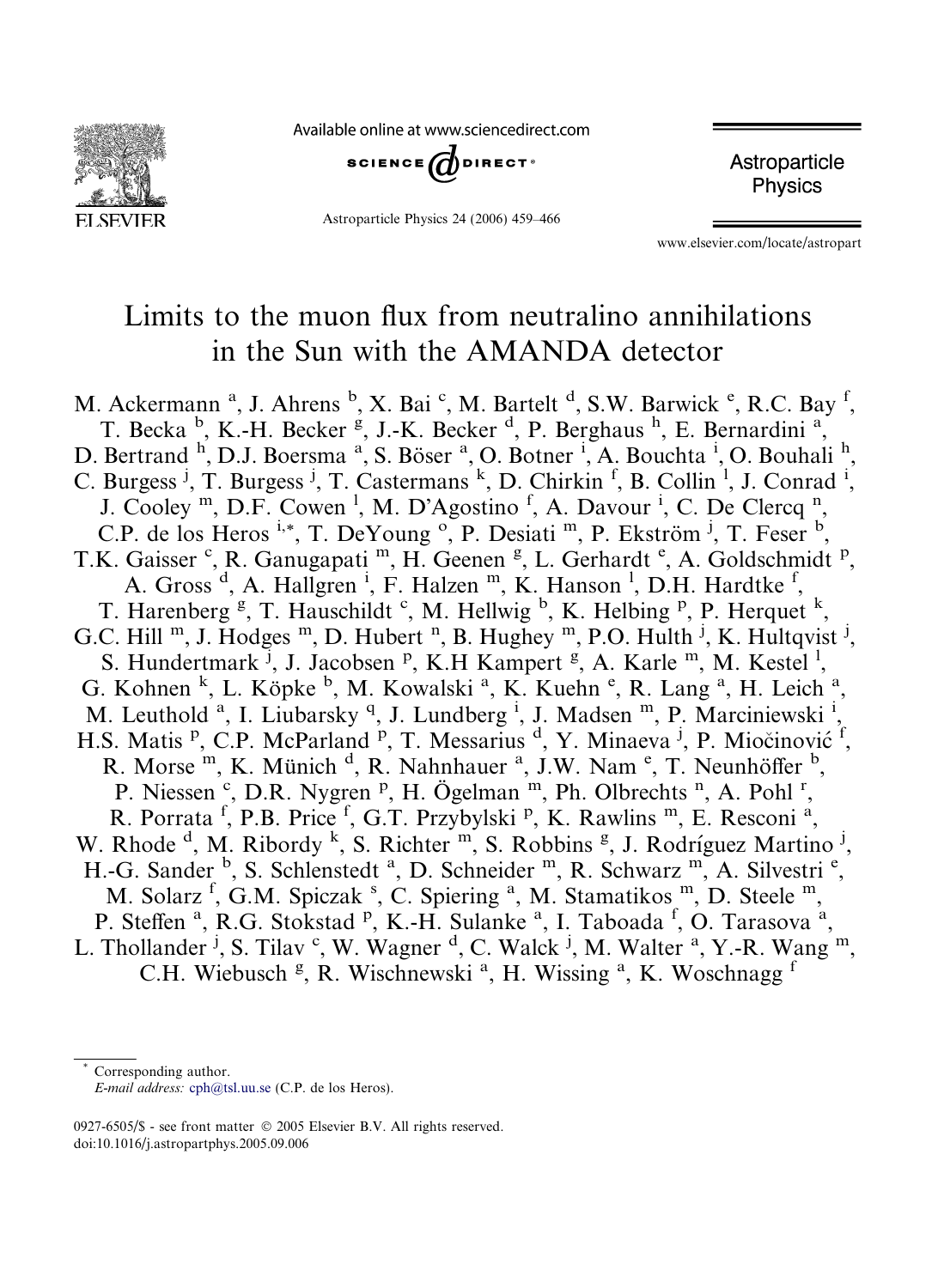<sup>a</sup> DESY, Platanenallee 6, D-15738 Zeuthen, Germany

<sup>b</sup> Institute of Physics, University of Mainz, D-55099 Mainz, Germany

<sup>c</sup> Bartol Research Institute, University of Delaware, Newark, DE 19716, USA

<sup>e</sup> Department of Physics and Astronomy, University of California, Irvine, CA 92697, USA

<sup>f</sup> Department of Physics, University of California, Berkeley, CA 94720, USA

 $g<sup>g</sup>$  Department of Physics, University of Wuppertal, D-42119 Wuppertal, Germany

h Université Libre de Bruxelles, Science Faculty CP230, B-1050 Brussels, Belgium

<sup>i</sup> Division of High Energy Physics, Uppsala University, S-75121 Uppsala, Sweden

<sup>j</sup> Department of Physics, Stockholm University, S-10691 Stockholm, Sweden

<sup>k</sup> Faculty of Sciences, University of Mons-Hainaut, B-7000 Mons, Belgium

<sup>1</sup> Department of Physics and Astronomy, Pennsylvania State University, University Park, PA 16802, USA

m Department of Physics, University of Wisconsin—Madison, Madison, WI 53706, USA

<sup>n</sup> Vrije Universiteit Brussel, Dienst ELEM, B-1050 Brussels, Belgium

<sup>o</sup> Department of Physics, University of Maryland, College Park, MD 20742, USA

<sup>p</sup> Lawrence Berkeley National Laboratory, Berkeley, CA 94720, USA

<sup>q</sup> Blackett Laboratory, Imperial College, London SW7 2BW, UK

<sup>r</sup> Department of Chemistry and Biomedical Sciences, University of Kalmar, SE-39182 Kalmar, Sweden <sup>s</sup> Department of Physics, University of Wisconsin—River Falls, River Falls, WI 54011, USA

Received 31 May 2005; received in revised form 26 September 2005; accepted 29 September 2005 Available online 25 October 2005

## **Abstract**

A search for an excess of muon–neutrinos from neutralino annihilations in the Sun has been performed with the AMANDA-II neutrino detector using data collected in 143.7 days of live-time in 2001. No excess over the expected atmospheric neutrino background has been observed. An upper limit at 90% confidence level has been obtained on the annihilation rate of captured neutralinos in the Sun, as well as the corresponding muon flux limit at the Earth, both as functions of the neutralino mass in the range 100–5000 GeV.

2005 Elsevier B.V. All rights reserved.

Keywords: Dark matter; Neutrino telescopes; AMANDA; Neutralino

#### 1. Introduction

The minimal supersymmetric extension to the standard model of particle physics (MSSM) [\[1\]](#page-6-0) provides a promising dark matter candidate in the lightest neutralino,  $\tilde{\chi}_1^0$ , a linear combination of the supersymmetric partners of the electroweak neutral gauge and Higgs bosons. Assuming R-parity conservation, the neutralino is stable. From accelerator searches and relic density constraints from WMAP data, a lower limit on the mass of the MSSM neutralino can be derived [\[2\]](#page-6-0). Typical lower limits for  $m_{\tilde{\chi}_1^0}$  from such studies are about 20 GeV, depending on the values chosen for  $\tan \beta$ . In models where the pseudo-scalar Higgs boson A

is assumed to be light,  $m_A < 200$  GeV, the neutralino mass can be as low as 6 GeV. Theoretical arguments based on the requirement of unitarity set an upper limit on  $m_{\tilde{\chi}_1^0}$  of 340 TeV [\[3\]](#page-6-0). Within these limits, the allowed parameter space of minimal supersymmetry can be exploited to build realistic models which provide relic neutralino densities of cosmological interest to address the dark matter problem.

Relic neutralinos in the galactic halo can become gravitationally bound in orbits in the solar system by losing energy through elastic scattering with matter. They may finally be trapped and accumulate inside celestial bodies like the Sun [\[4–6\],](#page-7-0) annihilate, and produce a neutrino flux from the decays of the annihilation products [\[7\]](#page-7-0).

<sup>d</sup> Institute of Physics, University of Dortmund, D-44221 Dortmund, Germany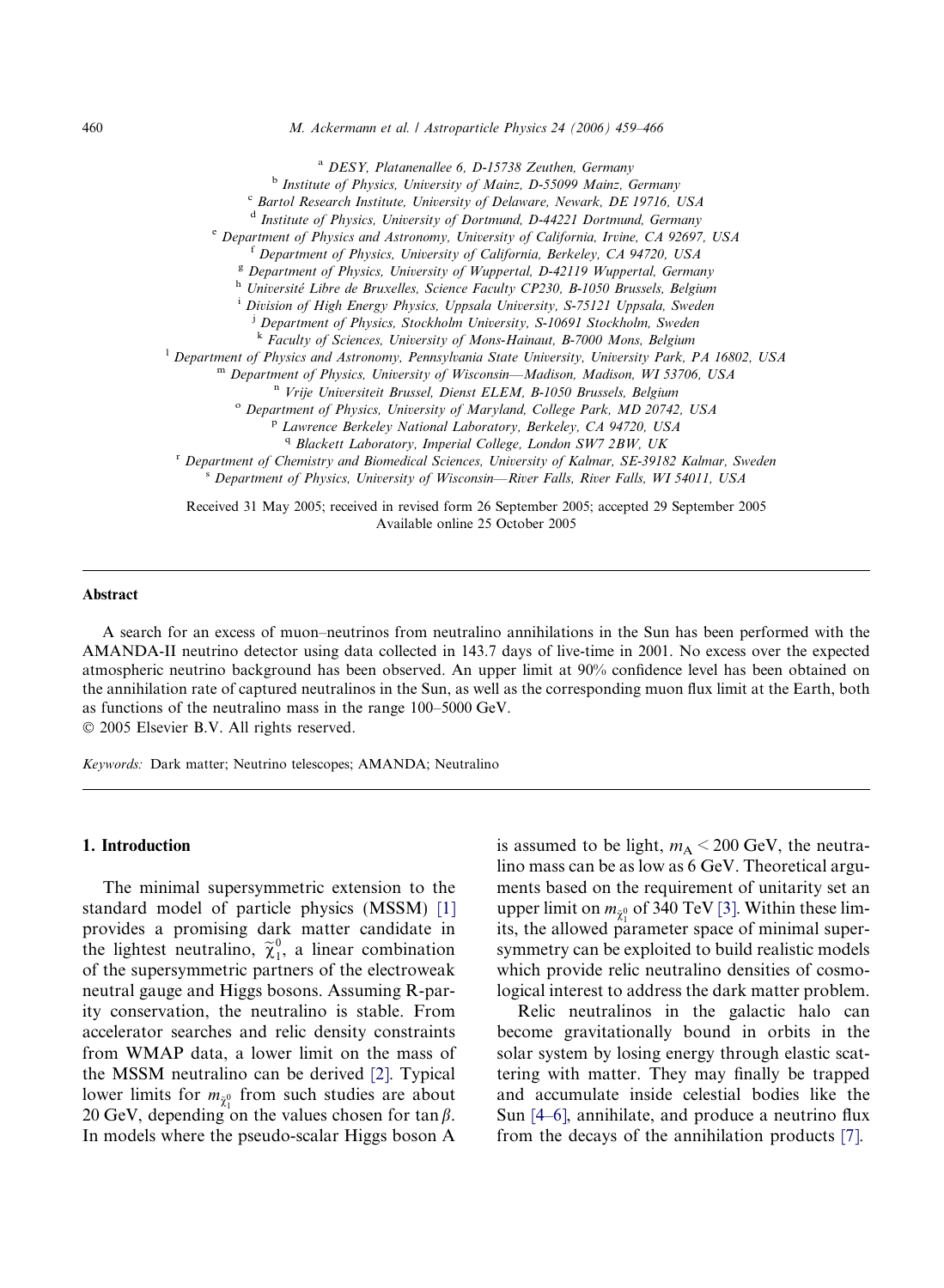We have previously published a search for neutralino dark matter accumulated in the Earth using the 10-string detector AMANDA-B10 and data from 1997 [\[8\]](#page-7-0). In this article we present the first search for neutralino dark matter accumulated in the Sun with the extended AMANDA-II detector. Due to the position of the Sun at the South Pole, reaching no more than  $23.5^{\circ}$  below the horizon, the separation of a potential neutralino-induced neutrino flux from the Sun from the atmospheric muon flux is a challenge that we could only address because of the increased sensitivity of the AMANDA-II detector to horizontal tracks.

#### 2. The AMANDA-II detector

AMANDA-II consists of an array of 677 optical modules deployed on 19 vertical strings at depths between 1500 m and 2000 m in the South Pole ice cap. The strings are arranged in three approximately concentric circles of 60 m, 120 m and 200 m diameter, respectively. An optical module consists of a photomultiplier tube housed in a glass pressure vessel. Muons from charged-current neutrino interactions near the array are detected by the Cherenkov light they produce when traversing the ice. During 2001 the detector was triggered when at least 24 modules were hit within a time window of  $2.5 \mu s$ . The trigger rate was 70 Hz. The relative timing of the photons reaching the optical modules allows the reconstruction of the muon track. A more detailed description of the reconstruction techniques used in AMANDA is given in Ref. [\[9\].](#page-7-0)

#### 3. Signal and background simulations

The simulation of the neutralino-induced neutrino signal was performed using the DARKSUSY program [\[10\]](#page-7-0) for a sample of neutralino masses (100, 250, 500, 1000, 3000 and 5000 GeV). Neutralinos can annihilate pair-wise to, e.g.,  $\ell^+ \ell^-,$  $q\bar{q}$ , W<sup>+</sup>W<sup>-</sup>, Z<sup>0</sup>Z<sup>0</sup>, H<sub>1,2</sub>H<sub>1</sub><sup>0</sup>, Z<sup>0</sup>H<sub>1,2</sub> and W<sup>±</sup>H<sup>+</sup>, and neutrinos are produced in the decays of the annihilation products. Neutrinos produced in quark jets (from e.g. bb) or from Higgs bosons typically have lower energy than those produced from decays of  $\tau$  leptons or gauge bosons. Two annihilation channels were considered in this paper for each mass tested,  $\tilde{\chi}_1^0 \tilde{\chi}_1^0 \rightarrow b\bar{b}$  and  $\tilde{\chi}_1^0 \tilde{\chi}_1^0 \rightarrow W^+W^-$ , which are referred to as *soft* and hard, respectively, in the rest of the paper. This choice covers the range of neutrino energies which would be detectable with AMANDA for typical MSSM models. The simulated angular range was restricted to zenith angles between 90° (horizontal) and 113°, with the generated number of events as a function of angle weighted by the time the Sun spends at each declination. The neutrino–nucleon interactions in the ice around the detector producing the detectable muon flux were simulated with PYTHIA [\[11\]](#page-7-0) using the CTEQ3 [\[12\]](#page-7-0) parameterization of the nucleon structure functions.

The background for this search arises from upgoing atmospheric neutrinos and mis-reconstructed downward-going atmospheric muons. We have simulated the atmospheric neutrino flux according to [\[13\].](#page-7-0) The simulation includes neutrino propagation through the Earth, taking into account the Earth density profile, neutrino absorption and neutral current scattering. A sample of  $1.9 \times 10^4$  atmospheric neutrinos with energies between 10 GeV and 10 PeV and zenith angles between  $70^{\circ}$  and 180° (vertically up-going) has been simulated. The simulation of atmospheric muons was based on the CORSIKA air shower generator [\[14\]](#page-7-0) using the South Pole atmosphere parameters and protons as primaries. We have simulated  $1.6 \times 10^8$  interactions, distributed isotropically with zenith angles between  $0^{\circ}$  and  $85^{\circ}$ , and with proton energies,  $E_{\rm p}$ , between  $600 \text{ GeV}$  and  $10^{11} \text{ GeV}$ , assuming a differential energy distribution  $\propto E_p^{-2.7}$  [\[15\].](#page-7-0) The sample corresponds to about 32.5 days of equivalent detector live-time.

Muons were propagated from the production point to the detector taking into account energy losses by bremsstrahlung, pair production, photonuclear interactions and  $\delta$ -ray production as implemented in the code MMC [\[16\].](#page-7-0)

# 4. Data analysis

The dataset used comprises  $8.7 \times 10^8$  events collected in 143.7 days of effective live-time between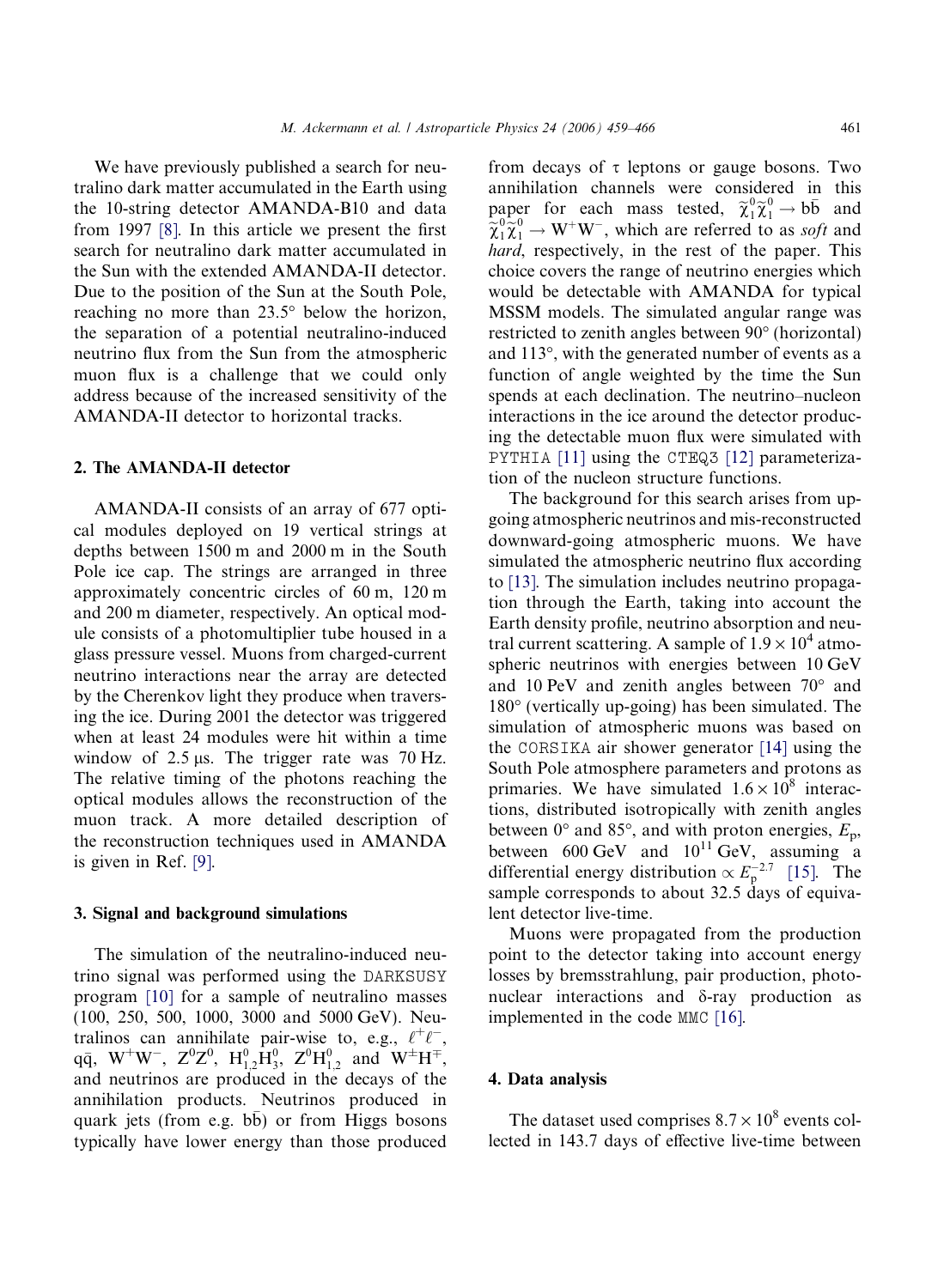the end of March and the end of September 2001. The data and Monte Carlo events have been reconstructed with a fast first-guess track finding algorithm which is used as a seed for an iterative maximum-likelihood reconstruction. The reconstructed events were processed through a series of filters in order to reduce the atmospheric muon background and retain as much of a potential signal as possible. The variables used in the analysis are the same for the different neutralino masses, but the cuts have been optimized independently for each mass in order to exploit the differences in the resulting muon energy spectra. The event selection was optimized in a 'blind' way, by explicitly excluding the time tag of the events (and thus the direction of the Sun) in the development of the selection criteria (see [\[17\]](#page-7-0) for details of this analysis).

Firstly, events were selected according to the quality of the track reconstruction and their zenith angle. The quality criteria were based on 'direct hits', i.e. hits with time residuals,  $t_{res}$ , in the interval  $[-15 \text{ ns}, 25 \text{ ns}]$  relative to the expected arrival time of an unscattered photon from the fitted track. Cuts were made on the number of direct hits, the maximum distance along the track direction between two such hits and the number of strings with direct hits. This selection (cut levels 1–3 in Fig. 1) resulted in a rejection of 99.97% of the data (mostly down-going muons), while the simulated background from atmospheric neutrinos was reduced to 30%. The simulated signal was reduced between 46% and 54% (depending on the neutralino mass).

The next step consisted on a cut on a neural network (NN) output. For each neutralino mass, a NN was optimized for the simulated signal and a background sample consisting of simulated atmospheric muons. No information about the characteristics of atmospheric neutrinos was included in the training of the network. Eight variables were used as an input to the NN to characterize the events: the number of hit channels, the difference in reconstructed angle between the fast first-guess fit and the maximum likelihood fit, the number of 'late' ( $t_{res}$  > 150 ns) hits, the track length of the first-guess fit, the length spanned by all the hits projected onto the direction of the final recon-



Fig. 1. Relative cut efficiencies for one of the neutralino masses and annihilation channels considered in this paper, 500 GeV hard. The efficiency is set to 1 at trigger level, except for the atmospheric neutrino curve, that has been scaled relative to the number of events expected in the live-time of the analysis. The axis scale on the right gives the absolute normalization for the data and the atmospheric neutrino curves.

struction, the likelihood of the fit, the center of gravity of the hits and the vertical distance between the deepest and shallowest hit modules. The MLPfit package was used [\[18\]](#page-7-0). The network performance was optimized by varying the network architecture, the size of the training samples and minimization algorithms. An architecture of 8–40–1 with a hybrid linear minimization was found to give maximal efficiency.

The final event selection consisted of the following series of cuts: the number of hit channels, the number of 'early' hits ( $t_{res} < -15$  ns), the number of hits used in the first-guess fit and the distance between the first and last direct hits projected on the track direction. For this last cut, the direct hit definition used was  $-15 \text{ ns} < t_{\text{res}} < 75 \text{ ns}$ . Fig. 1 shows an example of the relative efficiency for signal, background and data as a function of cut level, for one of the neutralino masses. Cut level 4 corresponds to the cut on the NN output, and the last level to the addition of the cuts just described, shown individually as the intermediate points between levels 4 and 5 in the plot. [Fig. 2](#page-4-0) shows the distribution of the cosine of the space angle,  $\Omega$ , between the reconstructed tracks and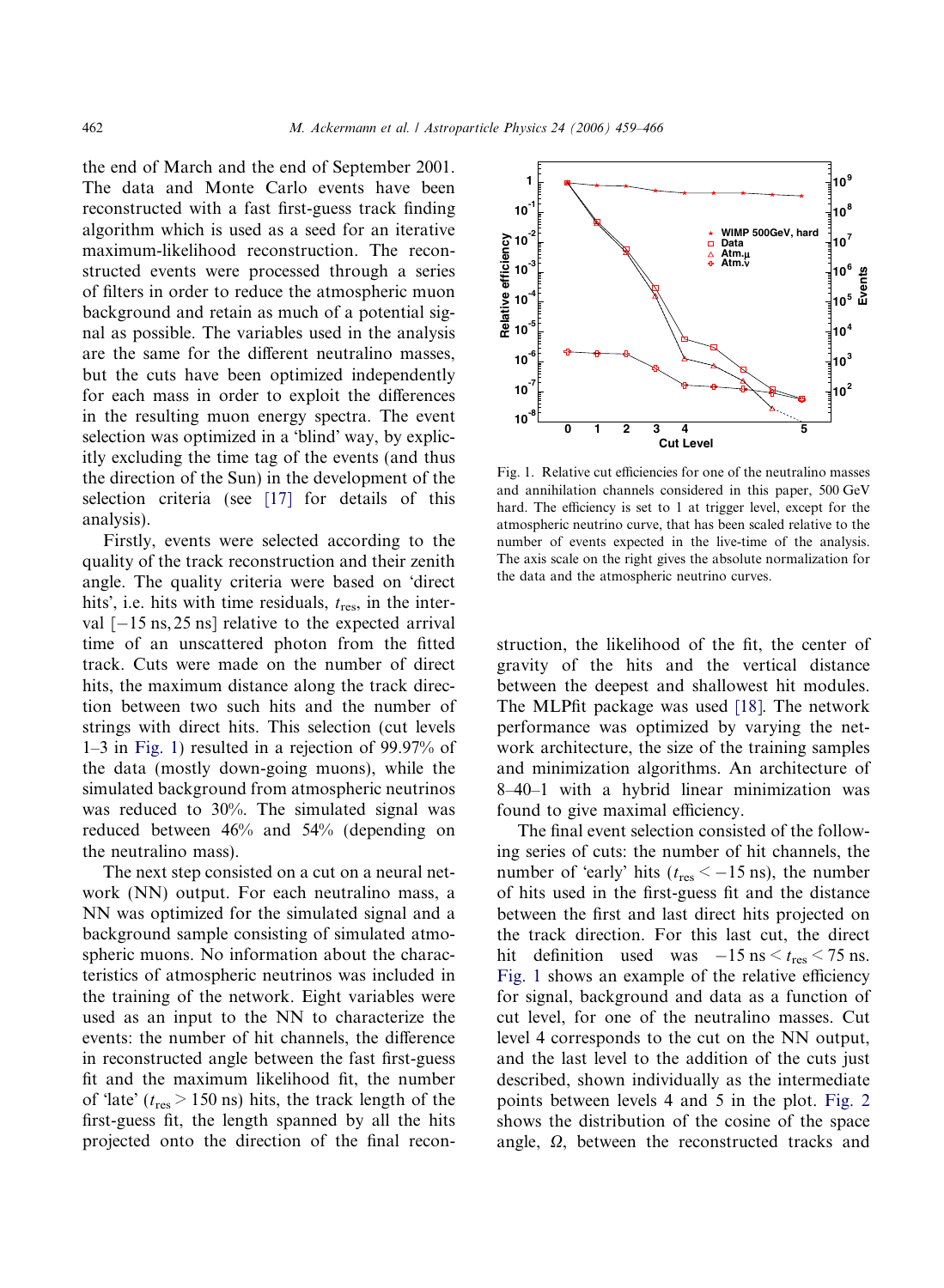<span id="page-4-0"></span>

Fig. 2. Cosine of the space angle between the reconstructed track and the Sun position at final cut level for data and atmospheric neutrinos. The case shown is for the cut optimization for 500 GeV neutralinos (annihilation into  $W^+W^-$ ). The shaded area shows the one standard deviation systematic uncertainty in the expected atmospheric neutrino distribution.

the direction of the Sun (after unblinding). The distribution is in agreement, both in shape and normalization, with the expectation from the atmospheric neutrino background, within the 25% overall systematics of the atmospheric neutrino flux [\[19\]](#page-7-0) (indicated by the shaded band).

### 5. Systematic uncertainties

There are several systematic uncertainties in the detector effective volume that should be taken into account when calculating limits. The uncertainty in the optical module sensitivity contributes about 14%, while the detector calibration and the hardware simulation contribute about 5%. The largest contribution comes from the imprecise knowledge of the layered structure and the impurity contents of the ice, and is less than about 30% (with the exception of the softest spectrum, annihilation of 100 GeV neutralinos into b b where this uncertainty reaches about 50%). Uncertainties on the neutrino–nucleon cross-sections and in the simulation of muon energy loss contribute of the order of 5%. The overall systematic uncertainties in the detector effective volume lie between 20% and about 60% depending on the neutralino mass

model being tested (see [\[17\]](#page-7-0) for details). The uncertainties have been incorporated in the limits using the method described in [\[20\]](#page-7-0) with the unified Feldman–Cousins ordering scheme [\[21\].](#page-7-0)

# 6. Results

Different angular bins around the position of the Sun for each neutralino mass and annihilation channel were used in the search for a signal. The bins were chosen as containing 90% of the signal, and they range from  $5.5^{\circ}$  for the harder neutrino spectra to  $26^{\circ}$  for the softest spectrum (100 GeV neutralinos annihilating into bb). The off-source data in the declination band of the Sun were used to estimate the expected background at the Sun position. This procedure eliminates any effects of uncertainties in the background simulation and in the total normalization of the atmospheric neutrino flux. [Table 1](#page-5-0) summarizes the relevant numbers.

No evidence of a statistically significant excess of events from the direction of the Sun was found. Therefore, the number of observed events from that direction, together with the Poisson mean of the background expectation, were used to set limits on the neutrino flux at the Earth from neutralino annihilations in the Sun. We have followed the same prescription as in [\[8\]](#page-7-0), starting from the directly measurable quantity, the neutrino-tomuon conversion rate,  $\Gamma_{v \to \mu} = \mu_{90}/(V_{\text{eff}}\epsilon t)$ , where  $\mu_{90}$  is the 90% CL signal upper limit, t is the livetime,  $\epsilon$  the reconstruction efficiency and  $V_{\text{eff}}$  the effective volume of the detector at final cut level. The limit on the annihilation rate of neutralinos in the Sun,  $\Gamma_A$ , is proportional to  $\Gamma_{v\rightarrow\mu}$ , where the proportionality coefficient takes into account the production of muons through the neutrino– nucleon cross-section weighted by the different branching ratios of the  $\tilde{\chi}_1^0 \tilde{\tilde{\chi}}_1^0$  annihilation process and the corresponding neutrino energy spectra. From  $\Gamma_A$  we reach the limit on the muon flux at the Earth by taking into account that

$$
\phi_{\mu}(E_{\mu} \geqslant E_{\text{thr}}) = \frac{\Gamma_{\text{A}}}{4\pi D_{\odot}^{2}} \int_{E_{\text{thr}}}^{\infty} dE_{\mu} \frac{dN_{\mu}}{dE_{\mu}}, \tag{1}
$$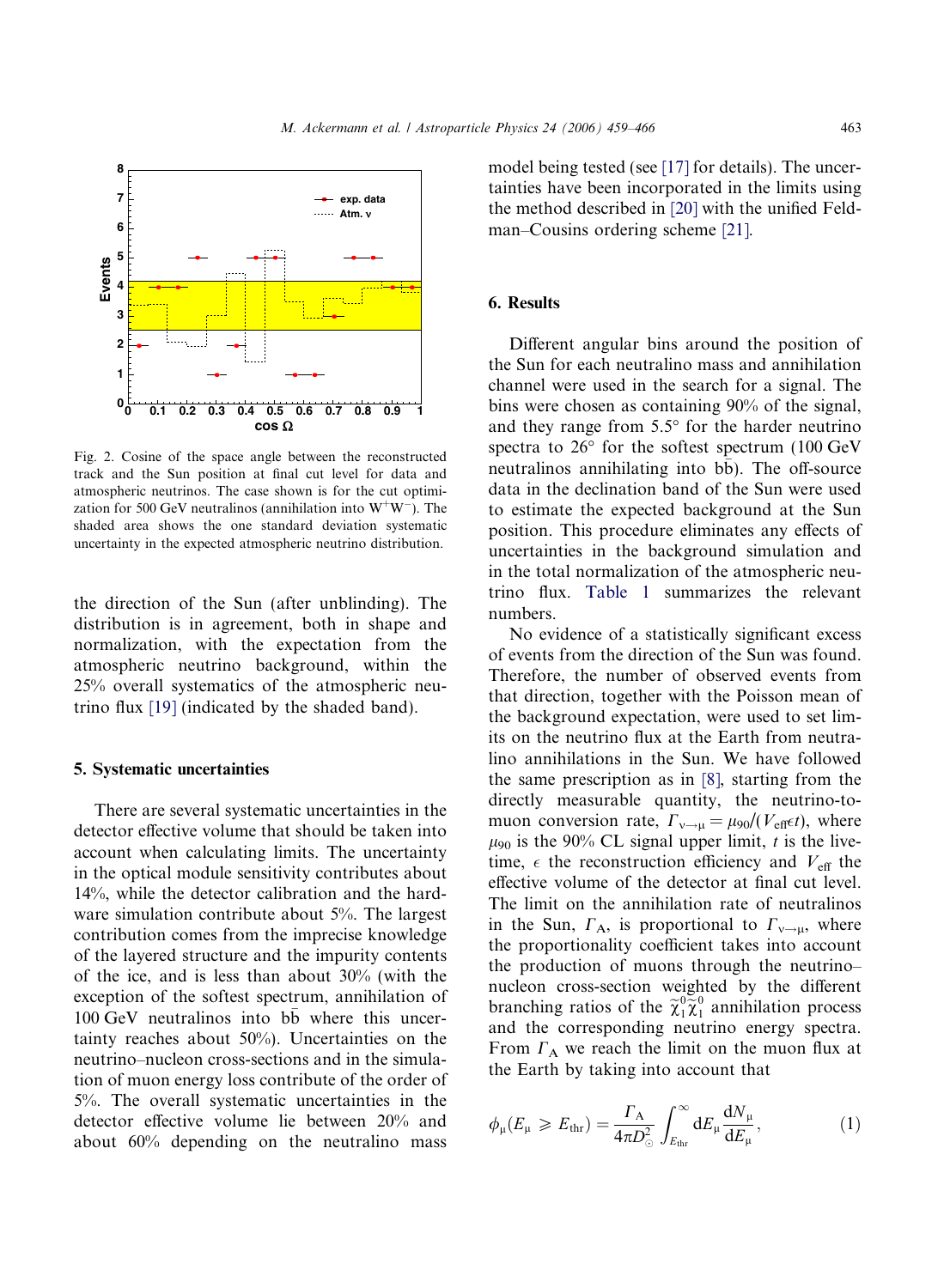<span id="page-5-0"></span>Table 1

For each neutralino mass and annihilation channel the table shows: The number of data events,  $N_{data}$ , the number of expected atmospheric neutrinos in the declination band of the Sun,  $N_{\text{atmv}}^{\text{MC}}$ , the search bin,  $\Psi$ , the final number of data events and the estimated background in the search bin,  $N_{\text{data}}^{\Psi}$  and  $N_{\text{bck}}^{\Psi}$  respectively and the muon effective volume,  $V_{\text{eff}}$ . The last three columns show the 90% CL upper limit on the expected signal,  $\mu_{90}$ , and the corresponding 90% CL limits on the annihilation rate at the center of the Sun and on the muon flux at the Earth,  $\Gamma_A$  and  $\Phi_\mu$ . The limits include systematic uncertainties. 'Soft' and 'hard' refer to annihilation into bb and  $W^+W^-$  respectively

| $m_{\tilde{\chi}^0_1}~({\rm GeV})$ | Channel | $N_{\rm data}$ | $N_{\rm atmv}^{\rm MC}$ | $\Psi$ (deg) | $N_{\text{data}}^{\Psi}$ | $N_{\mathrm{bck}}^{\Psi}$ | $V_{\text{eff}}$ (m <sup>3</sup> ) | $\mu_{90}$ | $\Gamma_{\rm A}$ (s <sup>-1</sup> ) | $\Phi_{\mu}$ (km <sup>-2</sup> y <sup>-1</sup> ) |
|------------------------------------|---------|----------------|-------------------------|--------------|--------------------------|---------------------------|------------------------------------|------------|-------------------------------------|--------------------------------------------------|
| 100                                | Hard    | 39             | 42.7                    | 11           |                          | 2.5                       | $4.2 \times 10^{4}$                | 2.3        | $8.6 \times 10^{23}$                | $2.5 \times 10^{4}$                              |
|                                    | Soft    | 41             | 45.9                    | 26           | 6                        | 5.6                       | $1.7 \times 10^{3}$                | 9.7        | $8.0 \times 10^{26}$                | $2.8 \times 10^{6}$                              |
| 250                                | Hard    | 49             | 46.6                    | 8            | 2                        | 2.2                       | $7.0 \times 10^{5}$                | 4.1        | $5.1 \times 10^{22}$                | $6.2 \times 10^{3}$                              |
|                                    | Soft    | 53             | 49.4                    | 10           | $\overline{4}$           | 2.7                       | $5.3 \times 10^{4}$                | 8.9        | $5.5 \times 10^{24}$                | $7.2 \times 10^{3}$                              |
| 500                                | Hard    | 51             | 48.5                    | 7            | 1                        | 2.0                       | $1.7 \times 10^{6}$                | 2.5        | $1.1 \times 10^{22}$                | $2.4 \times 10^{3}$                              |
|                                    | Soft    | 51             | 50.1                    | 8            |                          | 2.3                       | $1.9 \times 10^{5}$                | 2.5        | $2.8 \times 10^{22}$                | $8.0 \times 10^{2}$                              |
| 1000                               | Hard    | 50             | 49.3                    | 6            | $\mathbf{1}$             | 1.7                       | $2.8 \times 10^{6}$                | 2.9        | $8.5 \times 10^{21}$                | $2.2 \times 10^{3}$                              |
|                                    | Soft    | 51             | 52.2                    | 8            | $\mathbf{1}$             | 2.3                       | $3.5 \times 10^{5}$                | 2.5        | $1.1 \times 10^{23}$                | $5.4 \times 10^{3}$                              |
| 3000                               | Hard    | 48             | 49.3                    | 5.5          | 1                        | 1.5                       | $2.8 \times 10^{6}$                | 3.1        | $1.4 \times 10^{22}$                | $2.3 \times 10^{3}$                              |
|                                    | Soft    | 49             | 49.7                    | 7            | 1                        | 1.9                       | $4.8 \times 10^{5}$                | 2.7        | $5.5 \times 10^{22}$                | $4.7 \times 10^{3}$                              |
| 5000                               | Hard    | 51             | 47.8                    | 5.5          |                          | 1.6                       | $2.6 \times 10^{6}$                | 2.9        | $1.9 \times 10^{22}$                | $2.3 \times 10^{3}$                              |
|                                    | Soft    | 51             | 49.4                    | 7            | $\mathbf{1}$             | 2.0                       | $5.7 \times 10^{5}$                | 2.7        | $4.3 \times 10^{22}$                | $4.2 \times 10^{3}$                              |

where  $D_{\odot}$  is the distance to the Sun and  $dN_{\mu}/dE_{\mu}$  is the muon flux produced from the neutralino annihilations, including all MSSM model dependencies and interaction kinematics.  $E_{thr}$  is here an arbitrary threshold, that can be used to convert the measured flux limit (which is obtained for the actual detector energy threshold) to any other threshold. The last three columns of Table 1 show the Feldman–Cousins 90% upper limit on the expected signal and the corresponding 90% CL limits on the annihilation rate at the center of the Sun and on the muon flux at the Earth. All numbers include systematic uncertainties.

## 7. Discussion

Fig. 3 shows the AMANDA limits on the muon flux at the Earth from neutralino annihilations into  $W^+W^-$  (hard channel) in the Sun as a function of neutralino mass, compared to the results of Baksan [\[22\],](#page-7-0) MACRO [\[23\]](#page-7-0) and Super-K [\[24\]](#page-7-0) and theoretical predictions based on DARKSUSY. The limits have been rescaled to a common muon



Fig. 3. Upper limits on the muon flux from the Sun,  $\Phi_{\mu}$ , from neutralino annihilations into  $W^+W^-$  (hard channel) as a function of neutralino mass. The muon energy threshold has been extrapolated to a common value of 1 GeV. The dots show the models disfavored by recent direct search results from CDMS.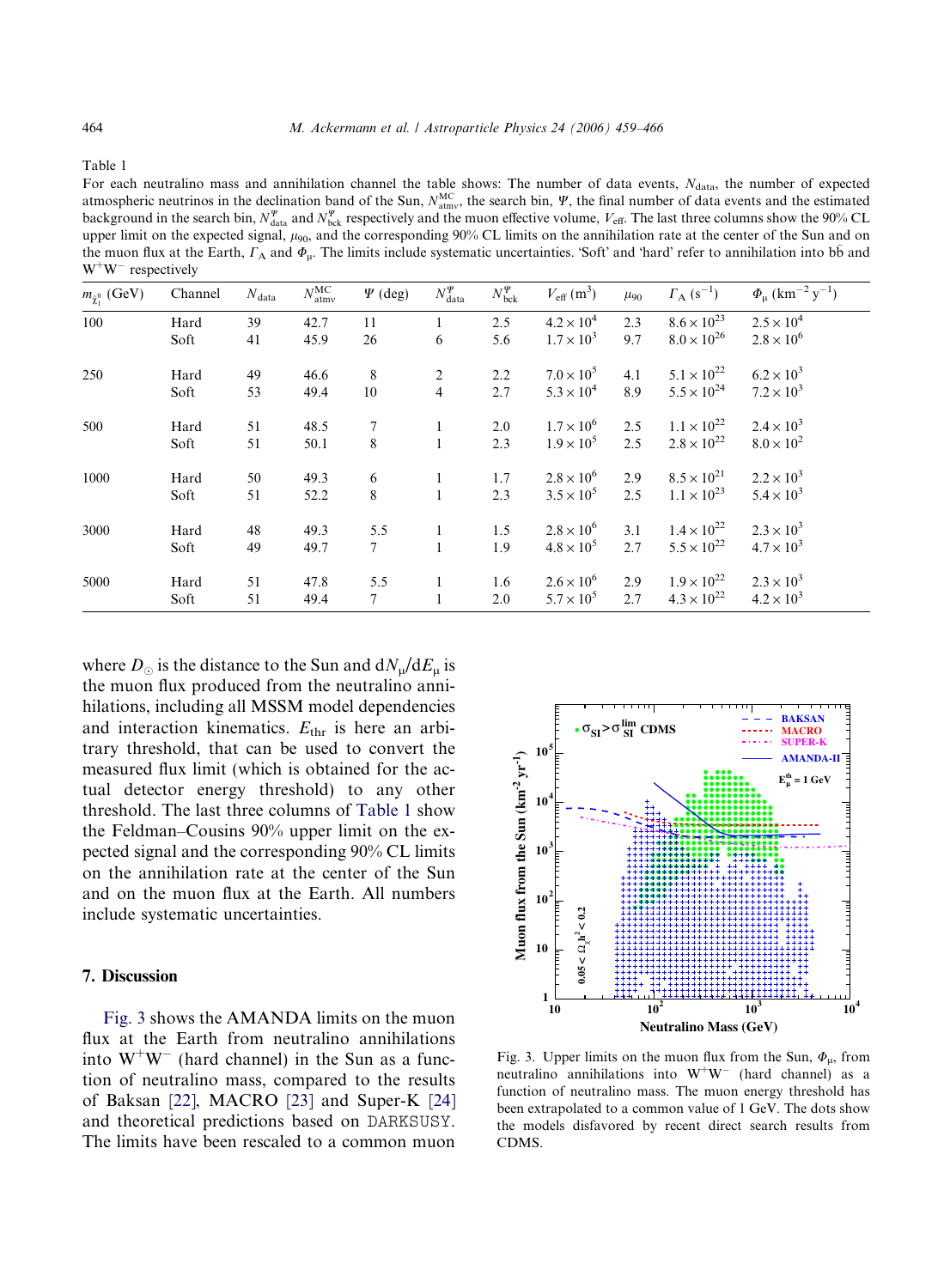<span id="page-6-0"></span>threshold of 1 GeV using the known energy spectrum of the neutralinos. The sparseness of the arrangement of the AMANDA strings (not less than 25 m between nearest neighbours) makes the detector less effective at lower neutrino energies, and leads to a worsening of the limit for neutralino masses below about 500 GeV. Above this mass, AMANDA, with the 144 days of live-time used for the present analysis, is already competitive with experiments with much longer exposure times (3.6 years of collected data for MACRO and 4.6 years for Super-K for example).

The symbols in the figure represent the predictions of DARKSUSY for given combinations of SUSY parameters. The models shown are only those which give a relic density within the current limits of allowed dark matter density in the universe,  $0.05 \leq \Omega h^2 \leq 0.2$ . The dots represent parameter combinations that are disfavored by the latest results from direct experiments setting limits on the neutralino–nucleon cross-section [\[25\].](#page-7-0) Although comparison between direct and indirect searches is not straightforward, the figure shows that current results from indirect searches are competitive in the high neutralino mass region.

Neutrino oscillations in the atmosphere (not included in the simulations) would tend to reduce the muon–neutrino flux and affect the total normalization of the background. Since we have used the measured neutrino flux off-source as an estimation of the background at the source position, the effect of oscillations is inherently included in the analysis. The atmospheric neutrino simulations were used as a confirmation that the analysis cuts selected atmospheric neutrinos and rejected the down-going atmospheric muons to the desired level before the unblinding of the dataset.

The DARKSUSY simulations did not include oscillations of the neutrinos on their way to the Earth. The effect of oscillations of neutrinos produced in the Sun on the final flux observed at the Earth has been discussed in [\[26\]](#page-7-0) (and in [\[27\]](#page-7-0) in a slightly different context). Detailed calculations in [\[26\]](#page-7-0) found that the resulting muon flux at the Earth from low mass  $(m_{\tilde{\chi}_1^0} < m_t)$  MSSM neutralino annihilations can be considerably affected by  $v_{\tau} \leftrightarrow v_{\mu}$  oscillations in some scenarios. This is the case for MSSM models with important

annihilation branching ratios into  $\tau^+\tau^-$ , typically  $B_{\tau\tau}$  > 0.1. In such cases the muon flux at the Earth can be increased by a factor of about 2–4 with respect to the no-oscillation case. For higher neutralino masses, where the main annihilation channel can be through gauge bosons or heavy quarks, the effect of  $v_\tau \leftrightarrow v_\mu$  oscillations is negligible, oscillations into  $v_{\tau}$  being compensated by  $v_{\tau}$ oscillating into  $v_{\mu}$ . Flavor mixing with  $v_e$  both from  $v_{\mu}$  and  $v_{\tau}$  is suppressed by the small value of  $\Delta m_{21}^2$  and the mixing angle  $\sin^2 2\theta_{31}$  respectively, and does not play a role when considering the  $v_{\mu}$ flux from the Sun. Given the considerations above, the flux and annihilation rate limits presented in this article for the case of annihilations into  $W^+W^-$  would be practically unaffected if one were to consider oscillations. The results for the b b annihilation channel would also be unaffected for high neutralino masses  $(m_{\tilde{\chi}^0_1} \gtrsim 200 \text{ GeV})$  and would worsen by a few percent for neutralino masses below 200 GeV.

#### Acknowledgements

We acknowledge the support from the following agencies: The US National Science Foundation, the University of Wisconsin Alumni Research Foundation, the US DoE, the US NERS Computing Center, the UCI AENEAS Supercomputer Facility, the Swedish Research Council, the Swedish Polar Research Secretariat, the Knut and Alice Wallenberg Foundation (Sweden), the German Federal Ministry of Education and Research, the Deutsche Forschungsgemeinschaft, the IWT (Belgium), the FWO (Belgium), the FNRS (Belgium) and the OSTC (Belgium). D.F. Cowen acknowledges the support of the NSF CA-REER program. M. Ribordy acknowledges the support of the SNF (Switzerland).

#### References

- [1] S.P. Martin. Available from: <[hep-ph/9709356](http://hep-ph/9709356)>.
- [2] G. Bélanger et al., J. High Energy Phys. JHEP03 (2004) 012.
- [3] K. Griest, M. Kamionkowski, Phys. Rev. Lett. 64 (1990) 615.